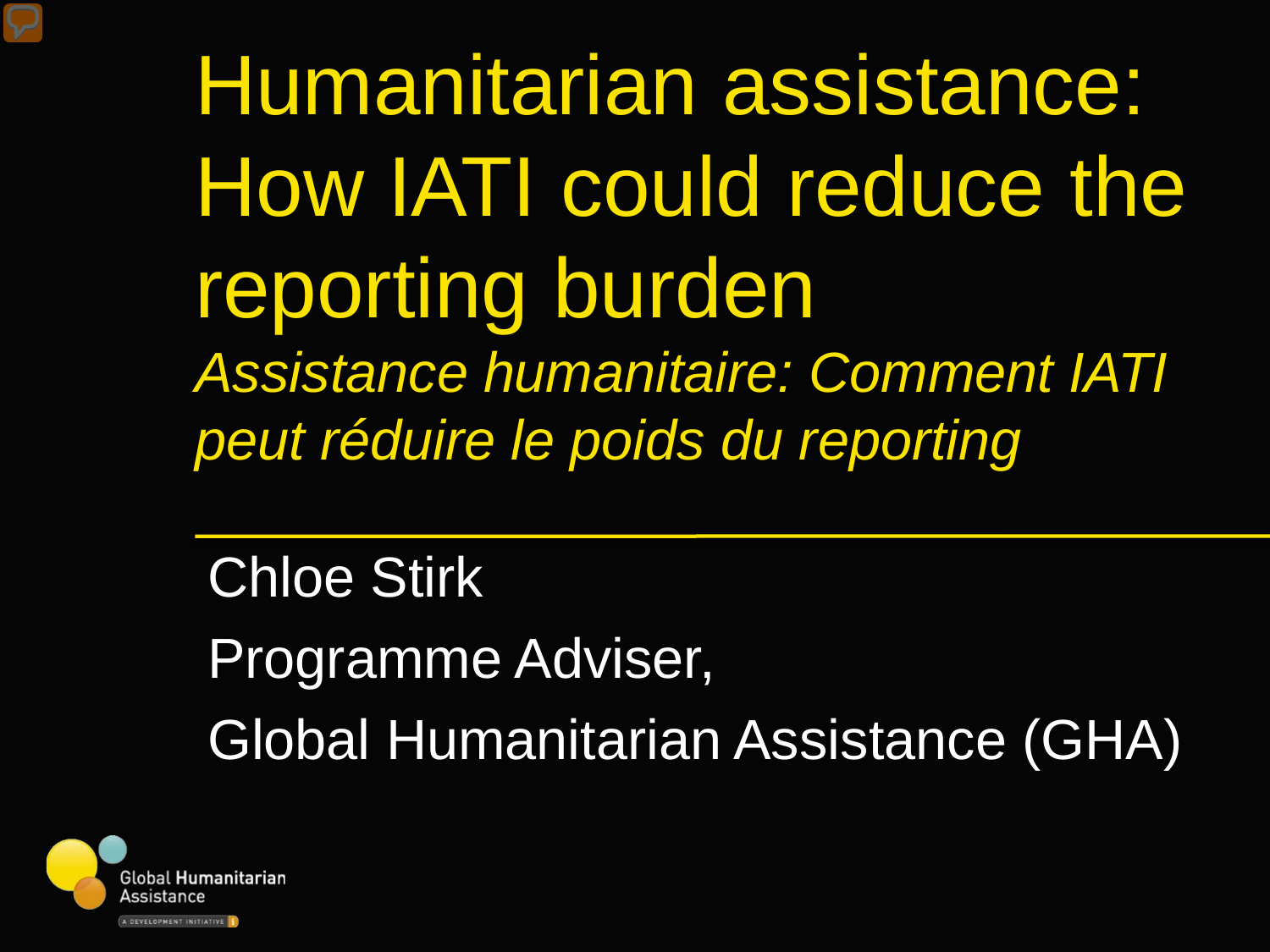# What is IATI? *Qu'est ce que IATI?*







### **Multi-Stakeholder**

# *Plusieurs parties*



**Common Standard**

*Des standards communs*

**Single point of access**

*Un point d'accès unique*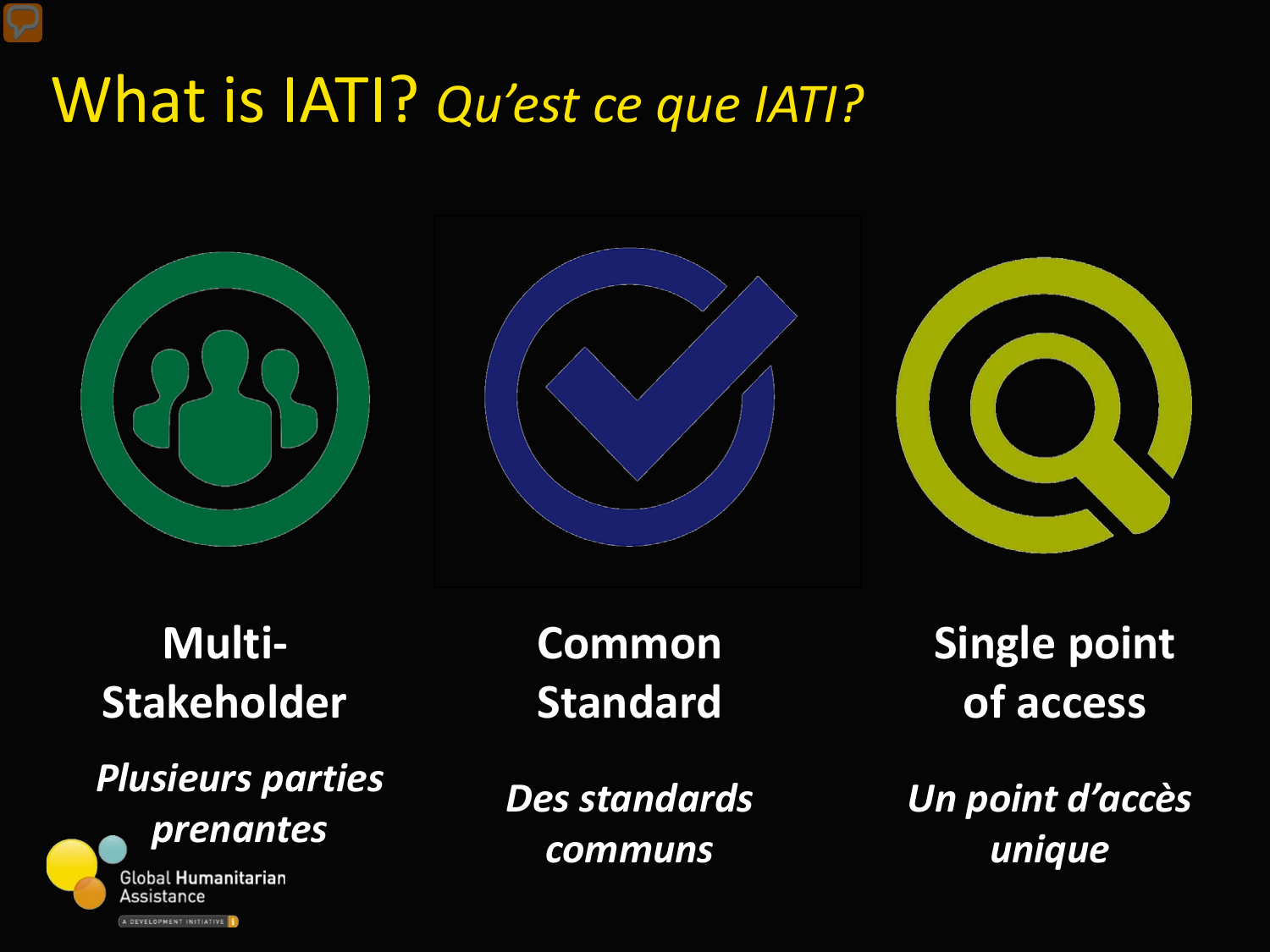What information do organisations publish? *Quelles informations les organisations publient-elles?*

#### **Organisation Standard Communisty Standard Activity Standard**



**Forward looking budgets /**  *prévisions budgétaires*



**Strategic documents /**  *documents stratégiques*



**Country budgets /** *budgets pays*



 $\overline{\mathsf{S}}$ 



Ń

SE

 $\boldsymbol{\mathcal{N}}$ 



**Sub-national Geographic coding / codage géographique sous-national**



**Conditions, Outputs, Outcomes /** *Conditions, résultats* **Forward looking budgets /**  *prévsions budgétaires*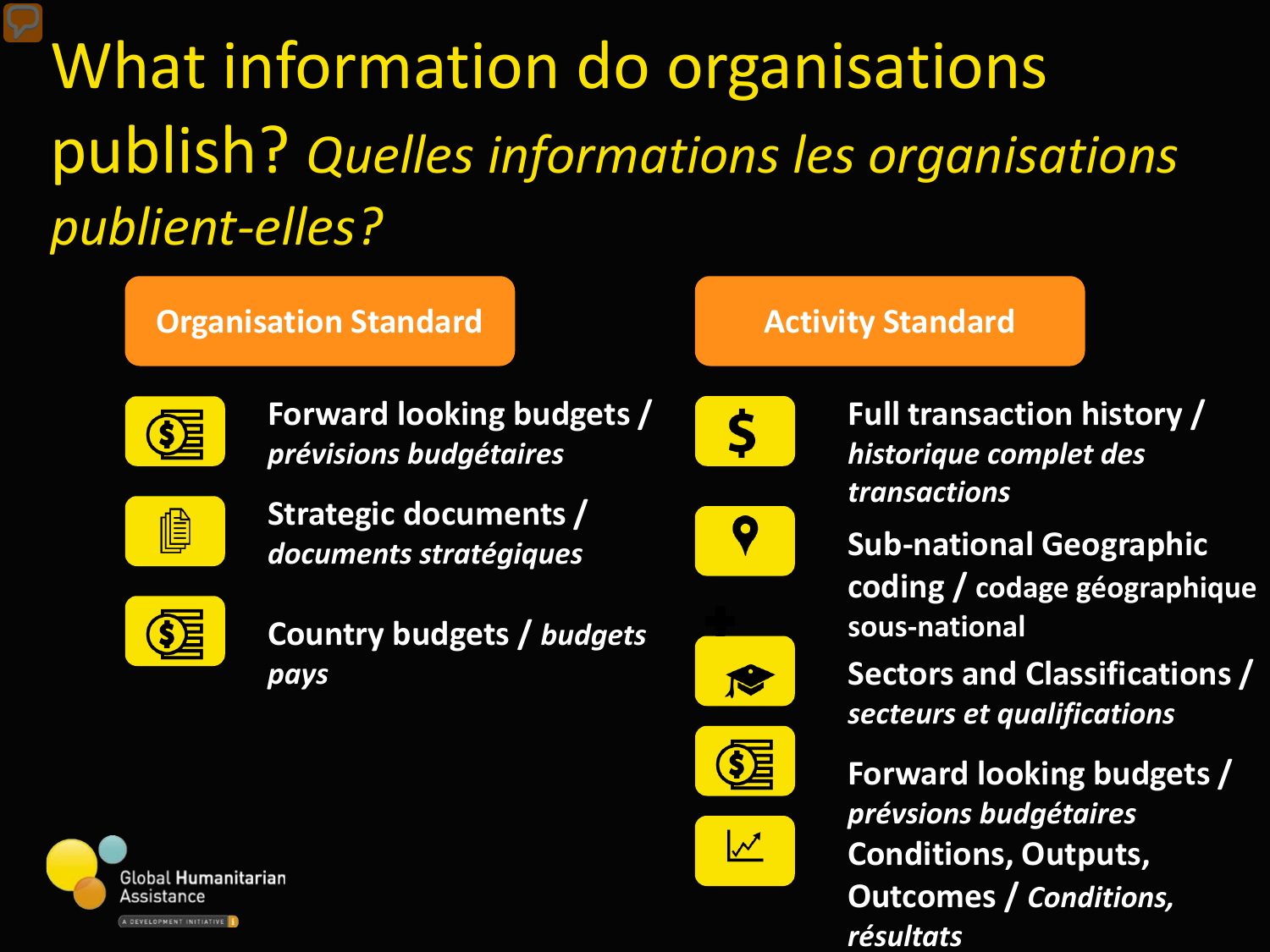# How is IATI data currently used? *Comment les données de IATI sont-elles utilisées actuellement?*



A DEVELOPMENT INITIATIVE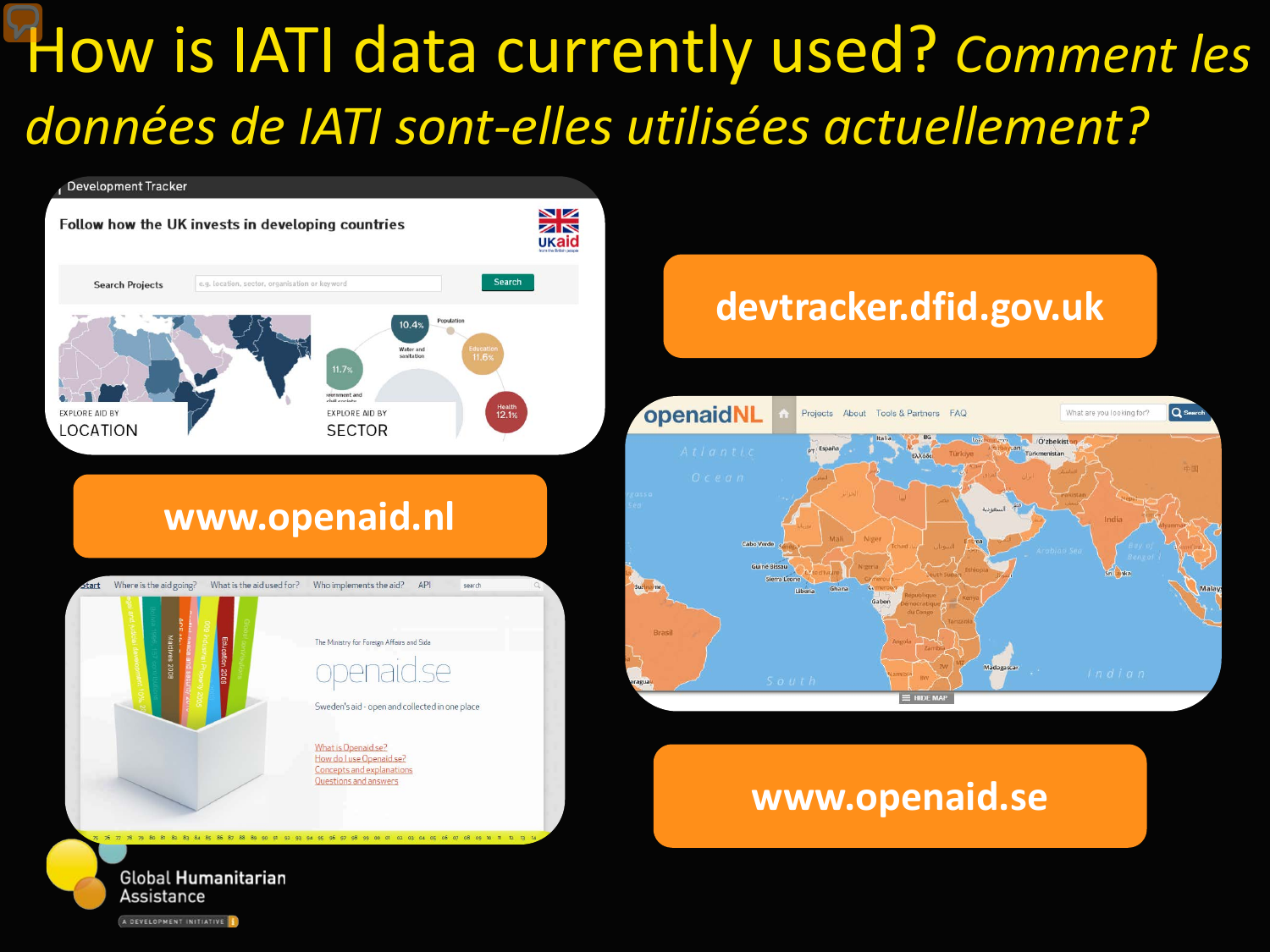How could IATI help reduce the reporting burden? *Comment IATI pourrait participer à réduire le poids du reporting?*

*Publish once, use often / Publier une fois, utiliser souvent*

- Most donors ask for similar information / *La plupart des bailleurs demande les mêmes informations*
- If donors accepted IATI data as part of reporting requirements, organisations would not have to produce individually tailored reports for each one / *Si les bailleurs acceptaient les données IATI, les organisations ne seraient pas obligées de produire des rapports sur mesure*Global Humanitarian

A DEVELOPMENT INITIATIVE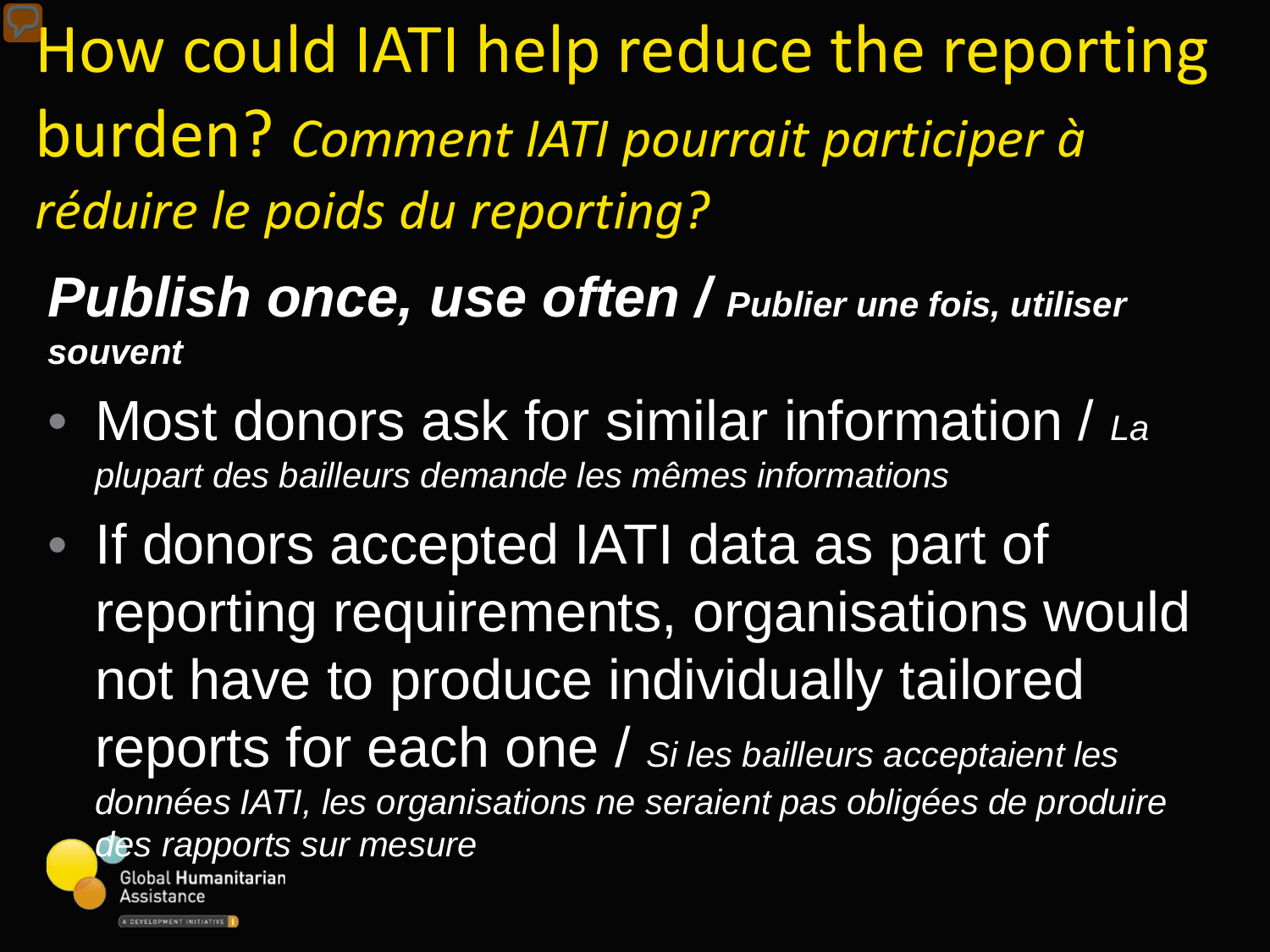### And finally… the 2014 GHA report is now available! 25 22.0

The international humanitarian response reached record levels in 2013



## www.globalhumanitarianassistance.org